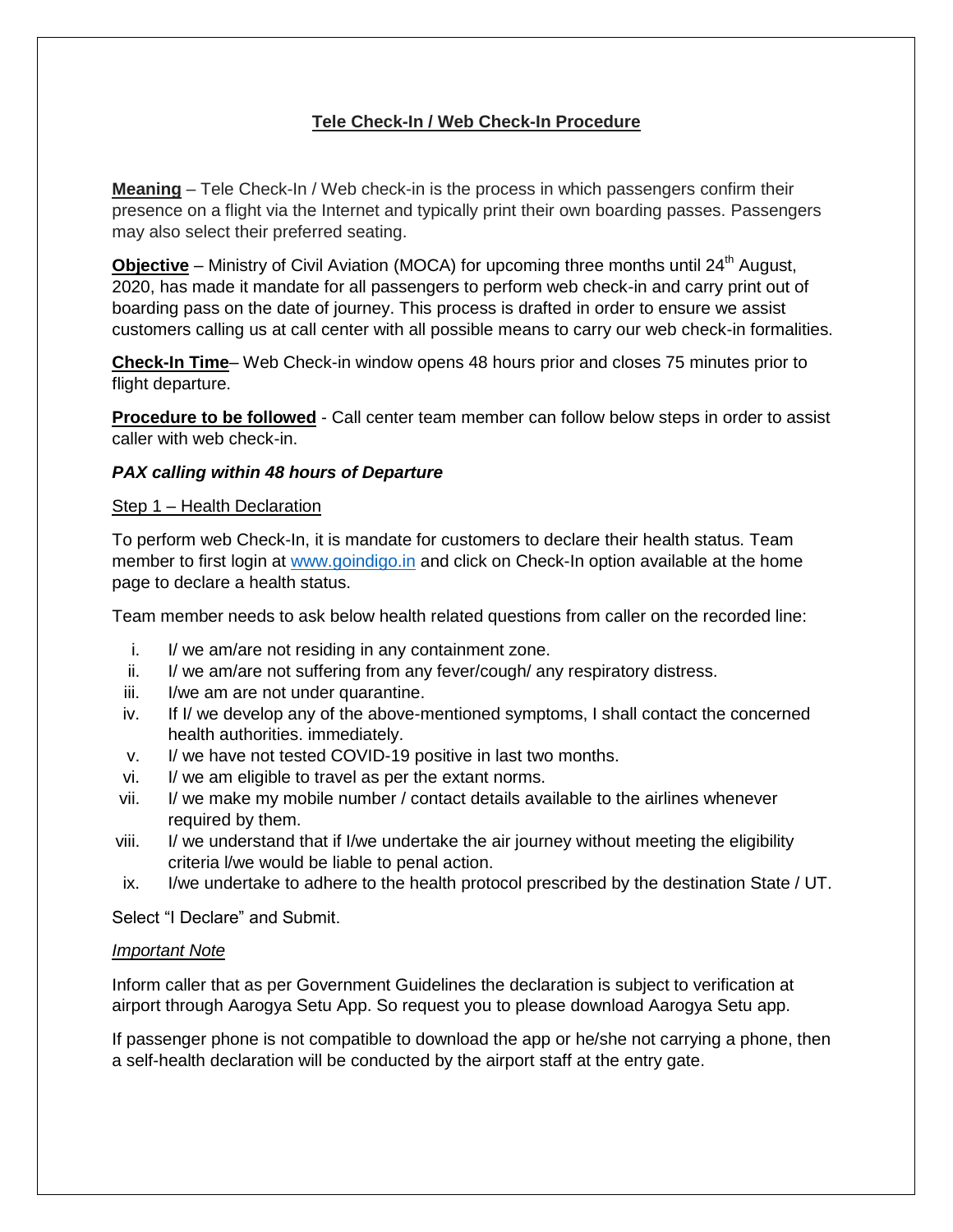## Step 2 – Check-In (Issue Boarding Pass)

Once, the declaration is given by passenger on the call, call center team member has to perform a web check-in.

Select Seat and continue to perform web check-in. Send E-Copy of Boarding pass to customer and advise him to carry print out of boarding pass.

### *Important Note*:

It is mandate to carry print out of boarding pass to take entry into airport premises. However, if passenger is not carrying print out, he/she may show the E-copy of boarding pass received on their email ID to enter into airport and then re-print boarding pass through Kiosk Machine.

# Step 3 – Generate Bag Tag

It is mandate for passengers to generate a bag tag before they reach airport. Generate bag tag facility will be made available between 24 hours – 120 minutes prior to the departure of the flight.

Passenger will able to declare the bags only if the web check-in process is completed.

- Team member can retrieve the booking on website through Edit Booking Page OR through Check-In option to generate bag tag.
- Mandate contact number and email ID of each passenger available in booking has to be entered.
- Select number of bag passenger carrying in front of all passengers and click on Generate Bag Tag.
- Once the bag tag is generated an SMS/ Email will be send to passenger on the provided contact details with bag tag number.

# *Important Note*:

Do inform customer that he/she needs to carry print out of bag tag.

After printing the tag in PDF form, need to fold the page as per the instructions shared on the print (barcode to be placed on top) and then place it in the bag tag holder. **(Bag tag holder shall be provided by airline and can be collected from bag drop counter).**

If they are not able to take a print, they can write PNR number and the name of the passenger (as mentioned in the ticket) should be boldly written on a piece of thick paper and affixed to the bag or tag it with the help of a strong string.

Staff at airport will later assist passenger to generate bag tag and customer copy will be send via SMS and Email.